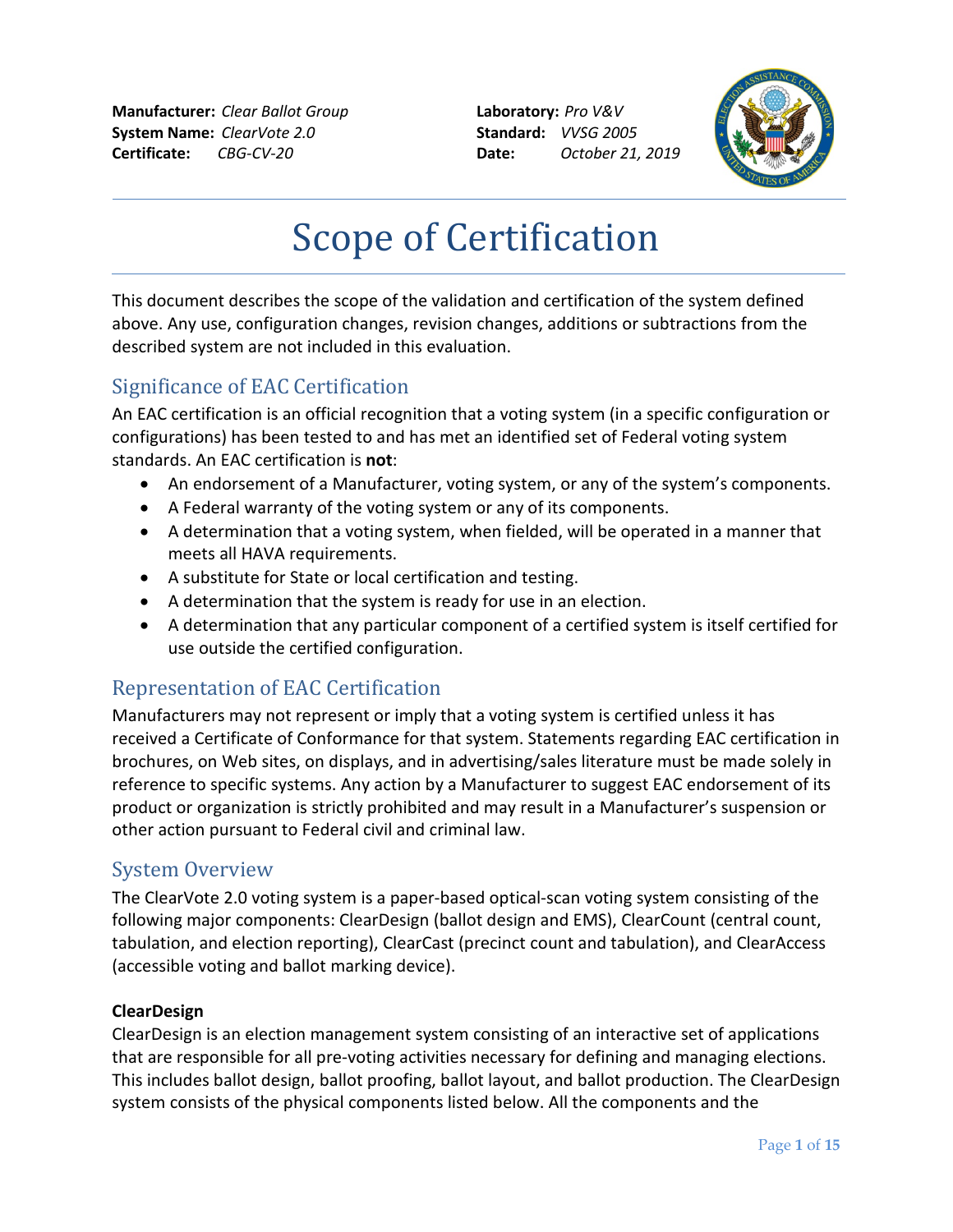generation of voting machine election definition file packages are unmodified COTS that are connected via a wired, closed, and isolated network not connected to any other systems or to the Internet.

- DesignServer: A desktop computer that runs the ClearDesign software on an Ubuntu operating system and hosts the election database.
- DesignStation(s): One or more laptop or desktop computers that runs Microsoft Windows with a browser-based user interface. DesignStations connect to the DesignServer, and users with administrative privileges can define users and manage the elections.
- Router: Connects the DesignStations to the DesignServer using a wired, closed Ethernetbased network with FIPS 140-2 certified encryption.

#### **ClearCount**

ClearCount is a central, high-speed, optical-scan ballot tabulator coupled with ballot-processing applications. The ClearCount software runs on unmodified COTS laptop or desktop computers running the Linux and Windows operating systems, and supports specific models of Fujitsu scanners. The ClearCount central-count system consists of the following physical components, all of which are unmodified COTS hardware that are connected via a wired, closed, and isolated network not connected to any other systems or to the Internet.

- ScanServer: A computer running the ClearCount software and hosting its election database and the web server that serves its election reports. The ScanServer runs on the Ubuntu operating system.
- ScanStation(s): One or more computer/scanner pairs used to scan and tabulate ballots. The ScanStations run on the Microsoft Windows operating system.
- Router: Connects the ScanStations and election administration stations to the ScanServer using a wired, closed Ethernet-based network with FIPS 140-2 certified encryption.
- Election Administration Stations (Adjudication Stations): One or more laptop or desktop computers that runs Microsoft Windows with installed browser software. This station can serve multiple purposes: user administration, election administration, adjudication, and reporting. This station is also used to consolidate the vote totals and ballot images from the ClearCast precinct tabulator. The vote totals and ballot images are consolidated by the ClearCount software via the ClearCast USB drive.

All files that make up the ClearCount software reside on a single ScanServer that is shared by all client ScanStations. The only software programs installed on ScanStations, other than the Windows operating system, are the Fujitsu ScandAll Pro software and drivers required by the scanner hardware. The ClearCount software consists of the following components:

• Tabulator: The Tabulator application handles ballot tabulation. The Tabulator software is stored on the ScanServer and is executed by each ScanStation at run-time from files that reside on the ScanServer. The Tabulator program analyzes the incoming image and transfers them to the local output folder named CBGBallotImages. The ScanServer retrieves the images from the folder and uploads them into the election database.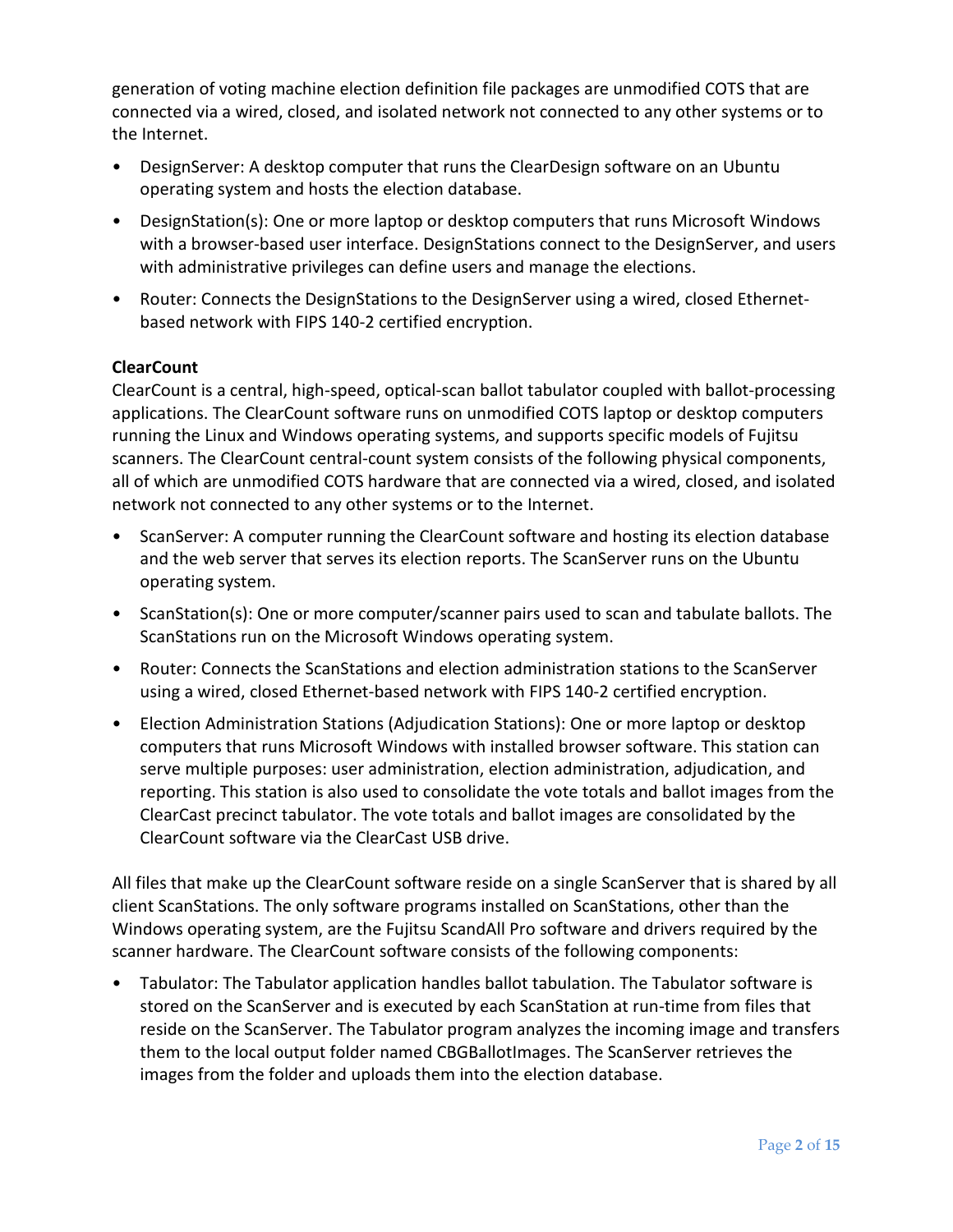- Election Database: A centralized election database that resides on the ScanServer and collects the output of each Tabulator.
- Election Reports: A browser-based suite of reports that provides election results and analysis, and allows election officials to review individual ballot images. A web server on the ScanServer serves the reports.
- Card Resolutions Tool: A web application that allows election officials to review and appropriately resolve unreadable voted ballots.
- User and Election Database Management through Web Applications: From the User Administration page, the administrator can add, rename, or delete users; assign permissions; and change user passwords. From the Election Administration pages, the administrator can create or delete an election, set an election as active or inactive, back up or restore an election, merge election results, withdraw contests/choices, and export the Cast Vote Record.

#### **ClearCast**

The ClearCast tabulator is a precinct-count ballot-scanning solution suitable for early and election in-person voting, including processing ballots printed by the ClearAccess accessible ballot-marking device. The ClearCast application runs on the precinct-count-based tabulator, and is used to scan, count and tally marked ballots.

ClearCast functionality is divided into three essential modes, Election Mode (early voting and Election Day), which is used to process voter cast ballots; Pre-Election Mode, which occurs prior to Election Mode, and is used to test all system functionality subsequent to the start of the election; and Post-Election Mode, which is used to perform administrative functions following the close of the election. Ballots tabulated on the ClearCast system are transmitted via one of the redundant USB drives to the central ClearCount system for consolidation and reporting.

#### **ClearAccess**

ClearAccess is an accessible touchscreen ballot-marking device used for the creation of paper ballots that can be scanned and tabulated by ClearCast or ClearCount. Like other components of the ClearVote voting system, ClearAccess uses modified and unmodified COTS hardware, such as laptop and desktop computers, combined with personal assistive devices, printers, and uninterruptible power supplies to form a ballot-marking device.

#### Mark Definitions

Twenty percent or more of the voter target (oval) marked anywhere within the oval (left/right, above, or below its center) provides mark recognition. The manufacturer recommends black ink, but many colors will tally in accordance with VVSG 1.0 accuracy requirements. There are no required dropout colors.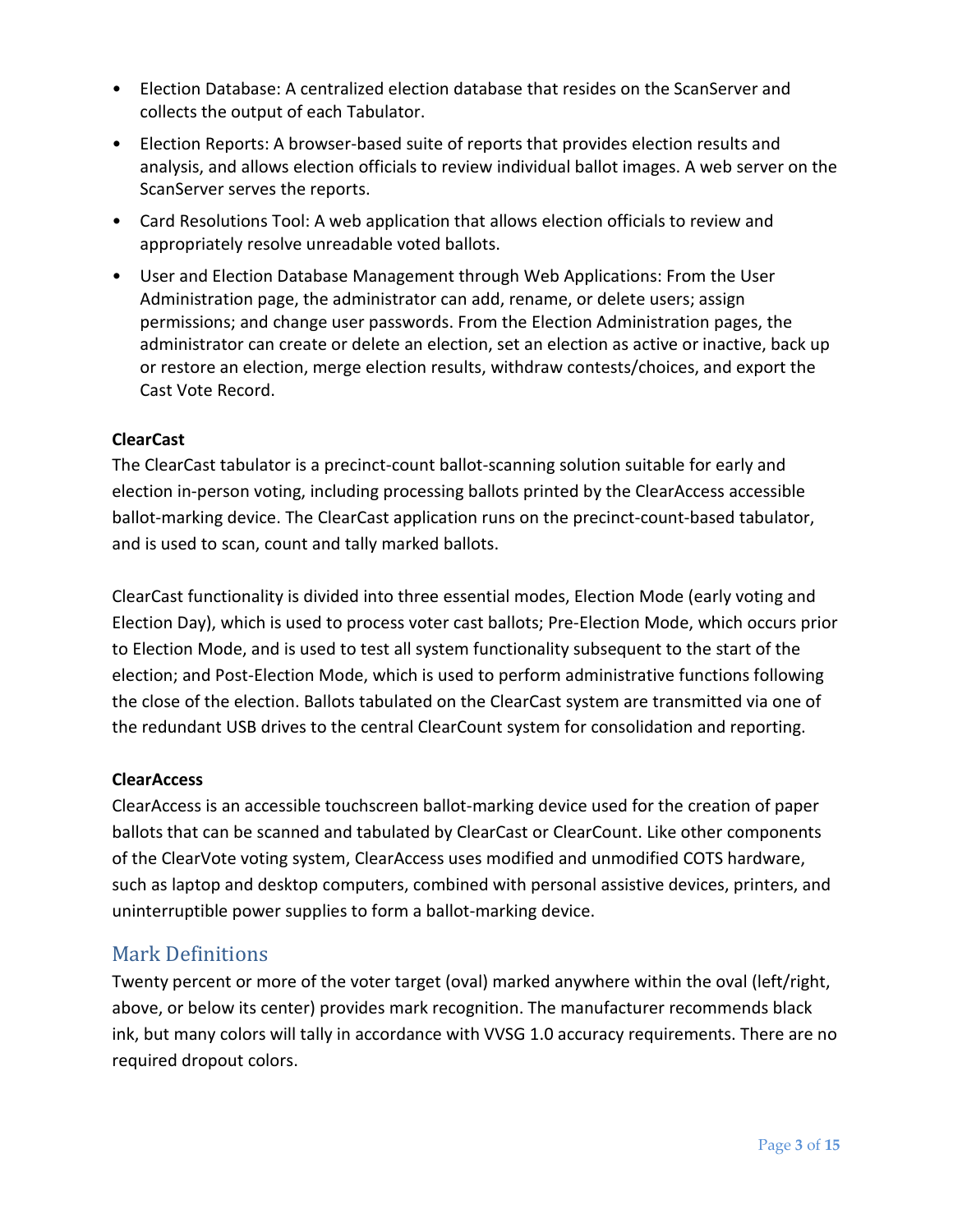### Tested Marking Devices

The manufacturer recommends black and blue ballpoint pens, Sharpie® markers, and number 2 pencils.

#### Language Capability

In addition to English, the voting system supports Chinese, Danish, Dutch, Flemish, French, German, Italian, Japanese, Korean, Norwegian, Portuguese, Spanish, Swedish and Vietnamese.

## Components Included

This section provides information describing the components and revision level of the primary components included in this Certification.

**ClearVote** 





# **ClearDesign**

Interactive ballot design,<br>proofing, layout, and programming



Export to Anywhere Ballot (HTML file)

Design ballots from 5" to 22" long

USB drives program ClearAccess, ClearCast, and ClearCount



**Clear Access** 

Accessible ballot-marking device (BMD)



**BMD and low-cost printer** 







Machine-marked ballot

**ClearCast** 

In-person tabulation for vote centers and polling places



ClearCast voting station and collapsible ballot bag



Central-count tabulation, consolidation, and election reporting



|                         | Software or<br><b>Firmware</b> |                         | <b>Operating</b><br>System or |                    |
|-------------------------|--------------------------------|-------------------------|-------------------------------|--------------------|
| <b>System Component</b> | <b>Version</b>                 | <b>Hardware Version</b> | <b>COTS</b>                   | <b>Comment</b>     |
| ClearAccess software    | 2.0.1                          |                         |                               | <b>ClearAccess</b> |
| ClearCast software      | 2.0.0                          |                         |                               | <b>ClearCast</b>   |
| ClearCount software     | 2.0.1                          |                         |                               | ClearCount         |
| ClearDesign software    | 2.0.1                          |                         |                               | ClearDesign        |
| Brother printer driver  | 1.0.1.0                        |                         | Windows 10<br>Pro             | <b>ClearAccess</b> |
| Google Chrome           | 61.0.3163.100                  |                         | COTS software                 | <b>ClearAccess</b> |
| jquery                  | 1.10.2                         |                         | COTS software                 | <b>ClearAccess</b> |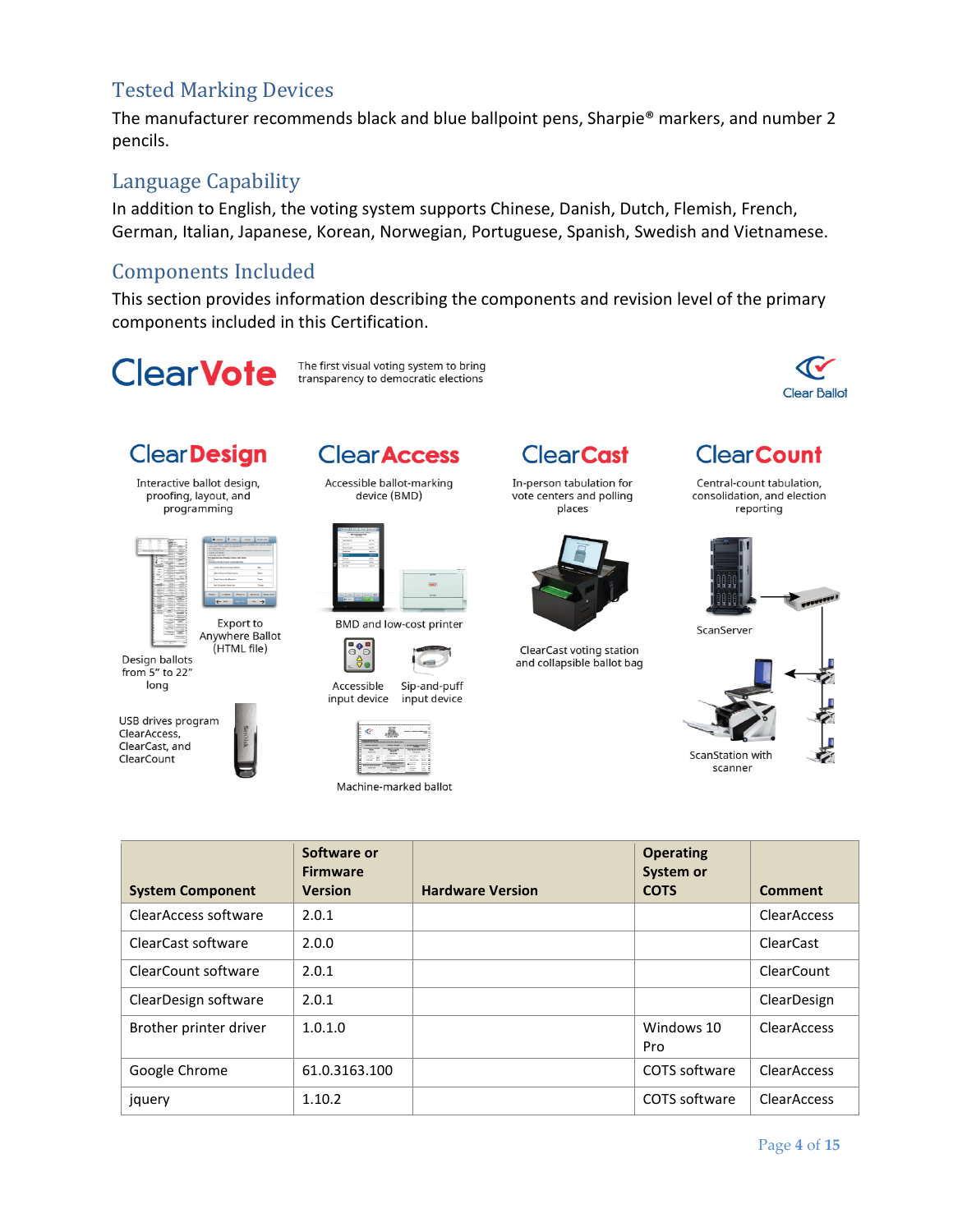|                                  | Software or<br><b>Firmware</b><br><b>Version</b> | <b>Operating</b><br>System or<br><b>COTS</b> |                   | <b>Comment</b>     |
|----------------------------------|--------------------------------------------------|----------------------------------------------|-------------------|--------------------|
| <b>System Component</b><br>jsmin | 2003.12.04                                       | <b>Hardware Version</b>                      | COTS software     | <b>ClearAccess</b> |
|                                  |                                                  |                                              |                   | <b>ClearAccess</b> |
| nsis                             | 3.01                                             |                                              | COTS software     |                    |
| Okidata printer driver           | 1.0.0.0                                          |                                              | Windows 10<br>Pro | ClearAccess        |
| pefile                           | 2018.8.8                                         |                                              | COTS software     | ClearAccess        |
| PyInstaller                      | 3.2                                              |                                              | COTS software     | <b>ClearAccess</b> |
| Python                           | 2.7.10                                           |                                              | COTS software     | <b>ClearAccess</b> |
| Python-future                    | 0.15.2                                           |                                              | COTS software     | ClearAccess        |
| pywin                            | 223                                              |                                              | COTS software     | ClearAccess        |
| webpy                            | 0.38                                             |                                              | COTS software     | ClearAccess        |
| Zebra Scanner Driver             | 3.03.0001                                        |                                              | COTS software     | ClearAccess        |
| Windows 10 Pro                   | <b>Build 1607</b>                                |                                              | Windows 10<br>Pro | <b>ClearAccess</b> |
| DataTables                       | 1.10.16                                          |                                              | COTS software     | <b>ClearCast</b>   |
| google_chrome                    | 76.0.3809.87-1                                   |                                              | COTS software     | ClearCast          |
| jquery                           | 1.12.4                                           |                                              | COTS software     | ClearCast          |
| jQuery.NumPad                    | 1.4                                              |                                              | COTS software     | ClearCast          |
| jquery.ui                        | 1.11.3                                           |                                              | COTS software     | ClearCast          |
| JTSage DateBox                   | 4.0.0                                            |                                              | COTS software     | <b>ClearCast</b>   |
| libScanAPI.a                     | 1.1.4                                            |                                              | COTS software     | ClearCast          |
| OpenSSL (standard)               | 1.0.2g                                           |                                              | COTS software     | ClearCast          |
| OpenSSL FIPS Object<br>Module    | 2.0.10                                           |                                              | COTS software     | ClearCast          |
| pdi ps3 drv scanner.ko           | 2.0.5                                            |                                              | COTS software     | ClearCast          |
| Pyinstaller                      | 3.2.1                                            |                                              | COTS software     | ClearCast          |
| scanner_control                  | 0.0.33                                           |                                              | COTS software     | ClearCast          |
| <b>Ubuntu LTS</b>                | 18.04.1                                          |                                              | COTS software     | ClearCast          |
| zeromq                           | 4.2.3                                            |                                              | COTS software     | <b>ClearCast</b>   |
| Apache                           | 2.4.29                                           |                                              | COTS software     | ClearCount         |
| ColVis                           | 1.0.8                                            |                                              | COTS software     | ClearCount         |
| Fujitsu fi-6400<br>PaperStream   | 1.30.0                                           |                                              | Windows 10<br>Pro | ClearCount         |
| Fujitsu fi-6800                  | 10.10.710                                        |                                              | Windows 10<br>Pro | ClearCount         |
| Fujitsu fi-7180<br>PaperStream   | 1.4.0                                            |                                              | Windows 10<br>Pro | ClearCount         |
| Google Chrome                    | 55.0.2883.87                                     |                                              | COTS software     | ClearCount         |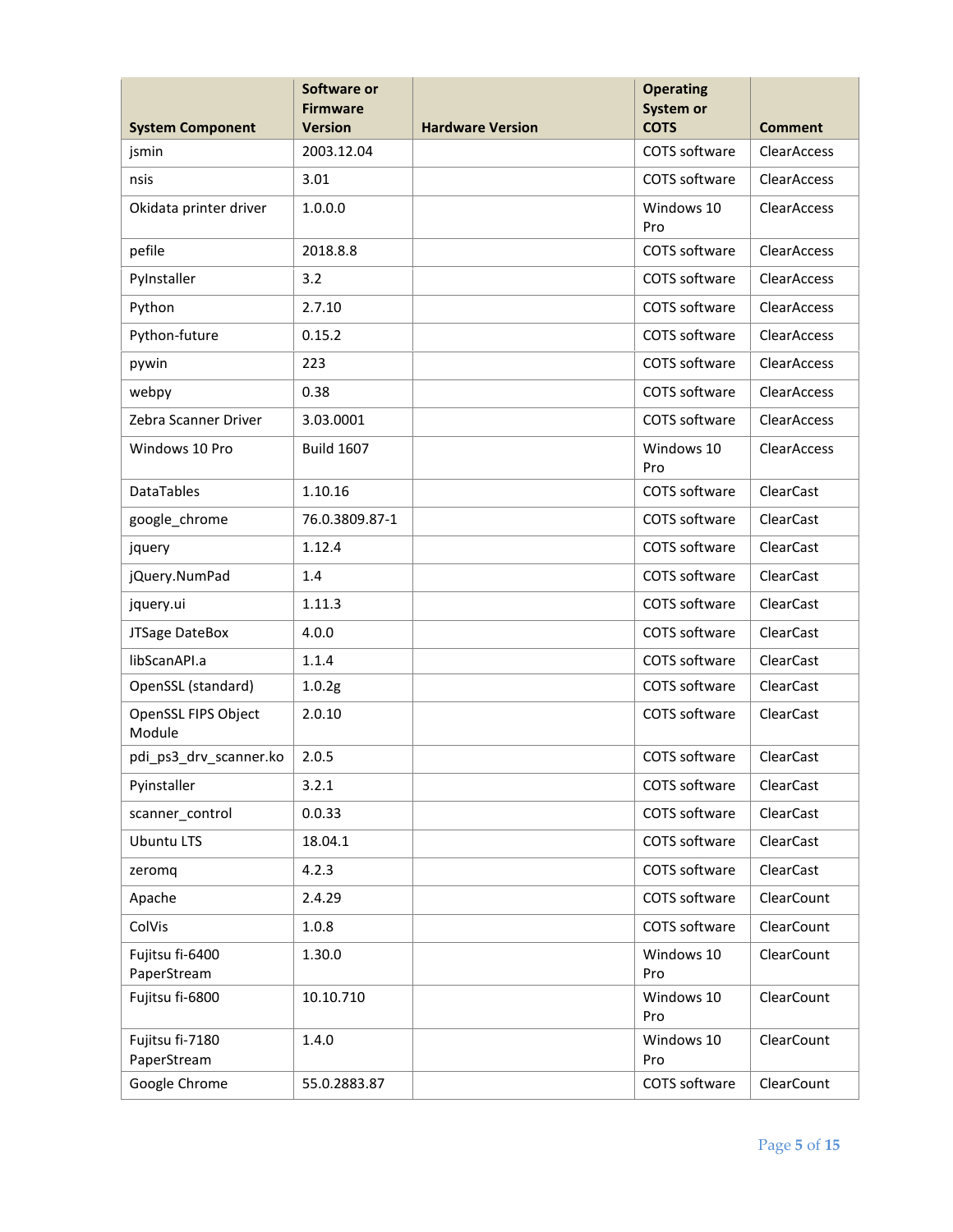|                                         | Software or<br><b>Firmware</b> |                         | <b>Operating</b><br>System or |                   |
|-----------------------------------------|--------------------------------|-------------------------|-------------------------------|-------------------|
| <b>System Component</b>                 | <b>Version</b>                 | <b>Hardware Version</b> | <b>COTS</b>                   | <b>Comment</b>    |
| J JavaScript jQuery-<br>migrate library | 1.2.1                          |                         | COTS software                 | <b>ClearCount</b> |
| JavaScript Bootstrap<br>library         | 2.3.2                          |                         | COTS software                 | ClearCount        |
| JavaScript Chosen<br>library            | 1.0.0                          |                         | COTS software                 | ClearCount        |
| JavaScript DataTables<br>library        | 1.9.4                          |                         | COTS software                 | ClearCount        |
| JavaScript FixedHeader<br>library       | 2.0.6                          |                         | COTS software                 | ClearCount        |
| JavaScript hotkeys<br>library           | 0.8                            |                         | COTS software                 | ClearCount        |
| JavaScript jQuery library               | 1.10.2                         |                         | COTS software                 | ClearCount        |
| JavaScript LESS library                 | 1.3.3                          |                         | COTS software                 | ClearCount        |
| JavaScript pep library                  | $1.0$                          |                         | COTS software                 | ClearCount        |
| JavaScript TableTools<br>library        | 2.1.5                          |                         | COTS software                 | ClearCount        |
| JavaScript tooltip library              | 1.3                            |                         | COTS software                 | ClearCount        |
| libapache2-mod-fcgid                    | 2.3.9                          |                         | COTS software                 | ClearCount        |
| MySQLdb (part of<br>Ubuntu)             | 5.7.26                         |                         | COTS software                 | ClearCount        |
| OpenSSL (standard)                      | 1.1.0g                         |                         | COTS software                 | ClearCount        |
| OpenSSL FIPS Object<br>Module           | 2.0.10                         |                         | COTS software                 | ClearCount        |
| PollyReports                            | 1.7.6                          |                         | COTS software                 | ClearCount        |
| PyInstaller                             | 3.2.1                          |                         | COTS software                 | ClearCount        |
| Python (part of Ubuntu)                 | 2.7.15                         |                         | COTS software                 | ClearCount        |
| <b>Ubuntu LTS</b>                       | 18.04.1                        |                         | COTS software                 | ClearCount        |
| Windows 10 Pro                          | <b>Build 1607</b>              |                         | Windows 10<br>Pro             | ClearCount        |
| ZeroClipboard<br>TableTools2            | 1.0.4                          |                         | COTS software                 | ClearCount        |
| Aptitude                                | 1.6.11                         |                         | COTS software                 | ClearCount        |
| auditd                                  | 2.8.2                          |                         | COTS software                 | ClearCount        |
| debconf                                 | 1.5.66                         |                         | COTS software                 | ClearCount        |
| pmount                                  | 0.9.23                         |                         | COTS software                 | ClearCount        |
| Samba                                   | 4.7.6                          |                         | COTS software                 | ClearCount        |
| udisks                                  | 2.7.6                          |                         | COTS software                 | ClearCount        |
| Apache                                  | 2.4.18                         |                         | COTS software                 | ClearDesign       |
| Bootstrap                               | 3.0.0                          |                         | COTS software                 | ClearDesign       |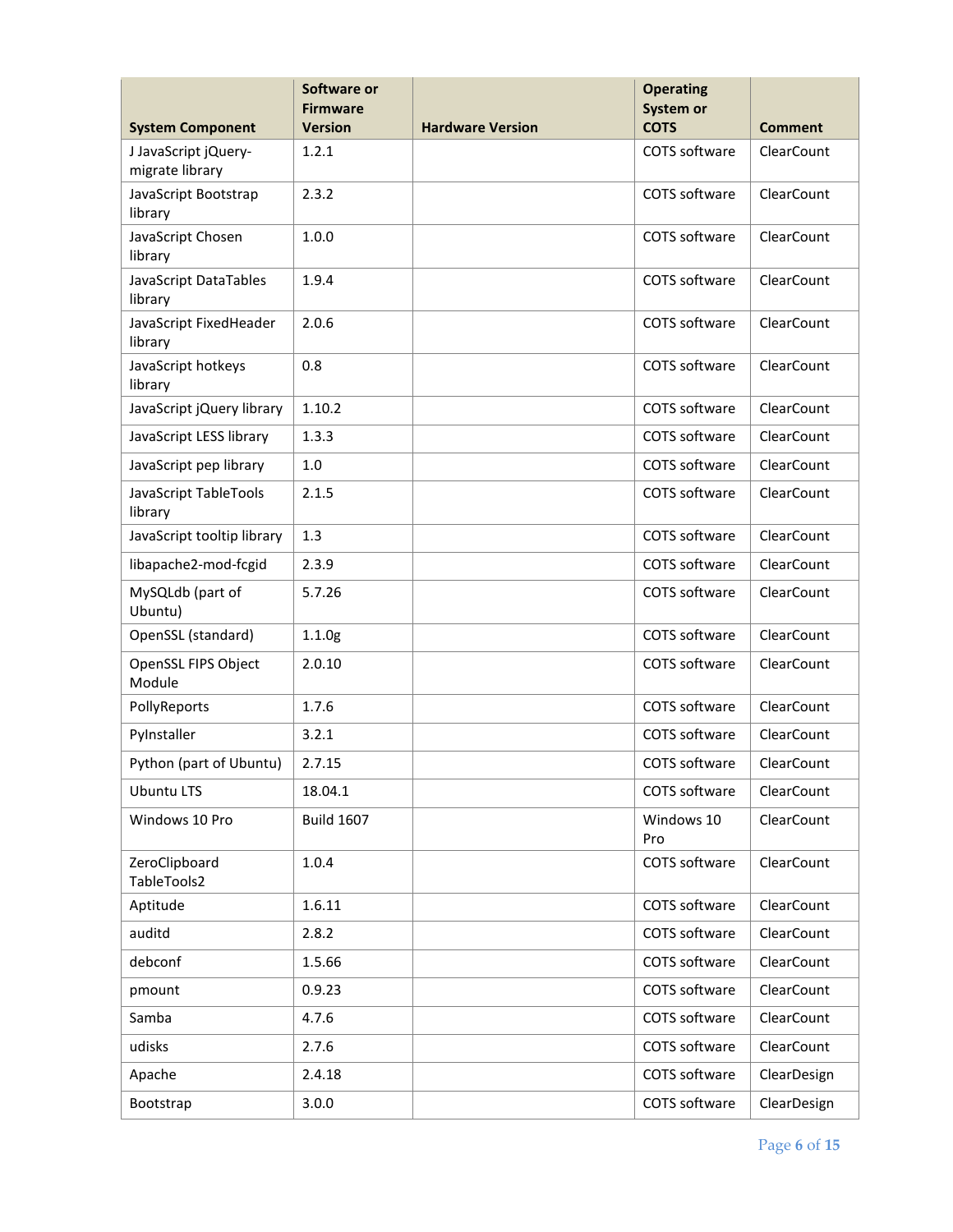| <b>System Component</b>       | Software or<br><b>Firmware</b><br><b>Version</b> | <b>Hardware Version</b> | Comment                      |             |
|-------------------------------|--------------------------------------------------|-------------------------|------------------------------|-------------|
| <b>DataTable</b>              | 1.10.16                                          |                         | <b>COTS</b><br>COTS software | ClearDesign |
| <b>DataTable Buttons</b>      | 1.4.2                                            |                         | COTS software                | ClearDesign |
| DataTable Buttons JSZip       | 2.5.0                                            |                         | COTS software                | ClearDesign |
| DataTablePlugins              | 1.10.16                                          |                         | COTS software                | ClearDesign |
| DataTable Buttons<br>Pdfmake  | 0.1.32                                           |                         | COTS software                | ClearDesign |
| Google Chrome                 | 55.0.2883.87                                     |                         | COTS software                | ClearDesign |
| jquery                        | 1.10.2                                           |                         | COTS software                | ClearDesign |
| jquery-impromptu              | 5.2.3                                            |                         | COTS software                | ClearDesign |
| jquery-grcode                 | 1.0                                              |                         | COTS software                | ClearDesign |
| jquery-splitter               | 0.14.0                                           |                         | COTS software                | ClearDesign |
| jquery-ui                     | 1.10.4                                           |                         | COTS software                | ClearDesign |
| jscolor                       | 1.4.2                                            |                         | COTS software                | ClearDesign |
| jsmin                         | 2003.12.04                                       |                         | COTS software                | ClearDesign |
| jszip                         | 3.1.2                                            |                         | COTS software                | ClearDesign |
| libapache2-mod-fcgid          | 2.3.9                                            |                         | COTS software                | ClearDesign |
| libmp3lame                    | 0.5.0                                            |                         | COTS software                | ClearDesign |
| MySQL                         | 5.7.26                                           |                         | COTS software                | ClearDesign |
| OpenSSL (standard)            | 1.0.2g                                           |                         | COTS software                | ClearDesign |
| OpenSSL FIPS Object<br>Module | 2.0.10                                           |                         | COTS software                | ClearDesign |
| papaparse                     | 4.1.2                                            |                         | COTS software                | ClearDesign |
| PhantomJS                     | 1.9.8                                            |                         | COTS software                | ClearDesign |
| Pyinstaller                   | 3.2.1                                            |                         | COTS software                | ClearDesign |
| Python                        | 2.7.15                                           |                         | COTS software                | ClearDesign |
| <b>Python DBUtils</b>         | $1.1\,$                                          |                         | COTS software                | ClearDesign |
| Python Flup                   | 1.0.2                                            |                         | COTS software                | ClearDesign |
| Python FontTools<br>library   | 3.0                                              |                         | COTS software                | ClearDesign |
| Python JSMIN                  | 2.2.1                                            |                         | COTS software                | ClearDesign |
| Python MySQL DB               | 1.3.10                                           |                         | COTS software                | ClearDesign |
| Python Pillow                 | 5.1.0                                            |                         | COTS software                | ClearDesign |
| Python PIP                    | 9.0.1                                            |                         | COTS software                | ClearDesign |
| Python RTF                    | 0.2.1                                            |                         | COTS software                | ClearDesign |
| Python webpy                  | 0.38                                             |                         | COTS software                | ClearDesign |
| Python XLRD                   | 0.9.4                                            |                         | COTS software                | ClearDesign |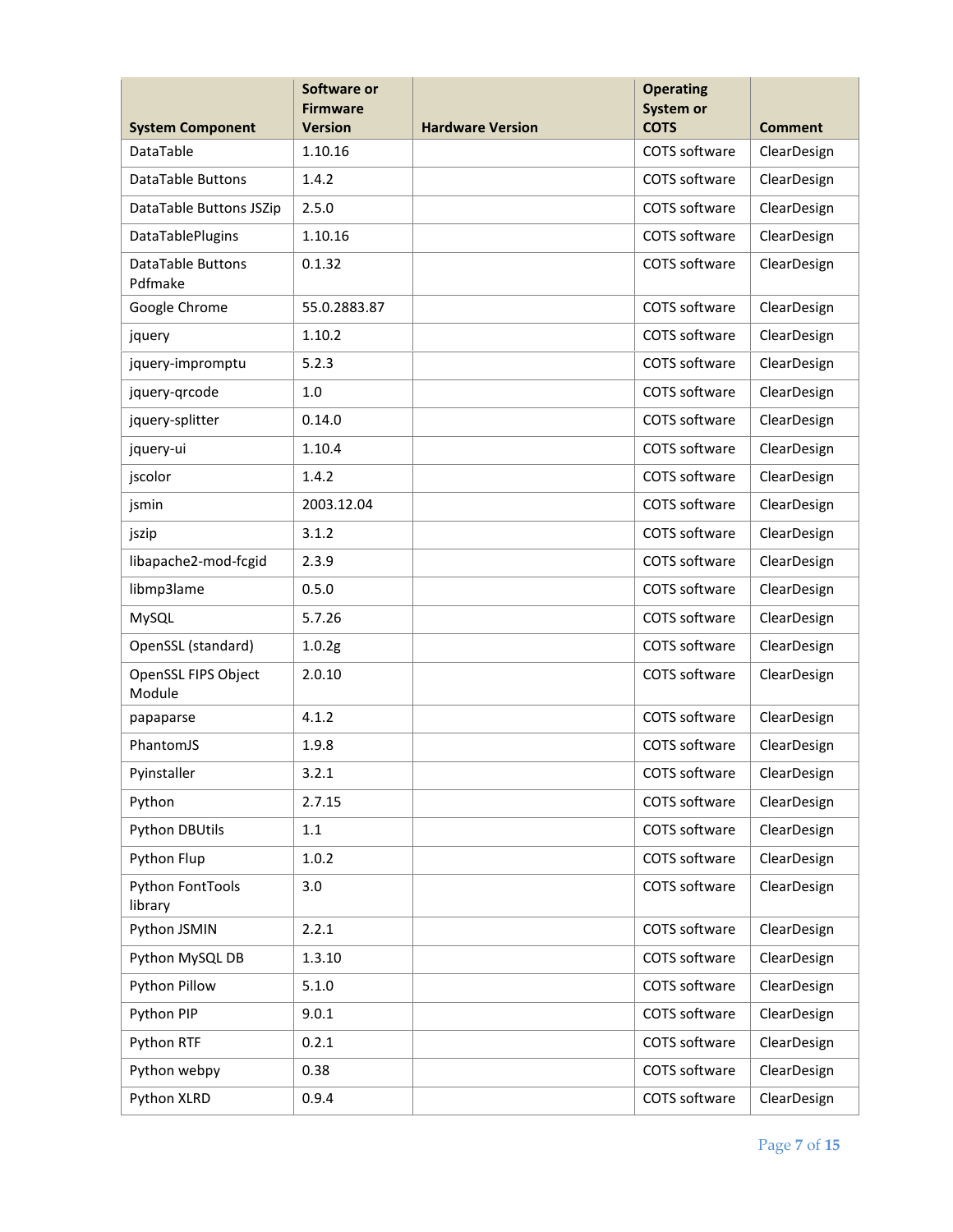|                                                       | Software or<br><b>Firmware</b><br><b>Version</b> | <b>Hardware Version</b>                  | <b>Operating</b><br>System or<br><b>COTS</b> |                        |
|-------------------------------------------------------|--------------------------------------------------|------------------------------------------|----------------------------------------------|------------------------|
| <b>System Component</b><br>Samba                      | 4.7.6                                            |                                          | COTS software                                | Comment<br>ClearDesign |
|                                                       |                                                  |                                          |                                              |                        |
| SQLAIchemy                                            | 1.0.15                                           |                                          | COTS software                                | ClearDesign            |
| tinymce                                               | 4.1.9                                            |                                          | COTS software                                | ClearDesign            |
| <b>Ubuntu LTS</b>                                     | 18.04.01                                         |                                          | COTS software                                | ClearDesign            |
| Unzip                                                 | 6.0.21                                           |                                          | COTS software                                | ClearDesign            |
| Windows 10 Pro                                        | <b>Build 1607</b>                                |                                          | Windows 10<br>Pro                            | ClearDesign            |
| Dell Inspiron 15"                                     |                                                  | 7000 Series                              | COTS hardware                                | <b>ClearAccess</b>     |
| Dell OptiPlex AIO                                     |                                                  | 5250                                     | COTS hardware                                | ClearAccess            |
| ELO 15 inch AIO                                       |                                                  | E-Series (ESY15E2)                       | COTS hardware                                | ClearAccess            |
| ELO 20 inch AIO                                       |                                                  | X-Series (ESY20X2)                       | COTS hardware                                | ClearAccess            |
| <b>Brother Laser Printer</b>                          |                                                  | <b>HL-L2340DW</b>                        | COTS hardware                                | ClearAccess            |
| <b>Brother Laser Printer</b>                          |                                                  | <b>HL-L2350DW</b>                        | <b>COTS hardware</b>                         | <b>ClearAccess</b>     |
| Oki Data Laser Printer                                |                                                  | <b>B432dn</b>                            | COTS hardware                                | <b>ClearAccess</b>     |
| Micrologic Tray Kit                                   |                                                  | B432TrayKit                              | <b>COTS hardware</b>                         | <b>ClearAccess</b>     |
| Oki Data Laser Printer                                |                                                  | B432dn-B                                 | COTS hardware                                | <b>ClearAccess</b>     |
| Storm EZ Access Keypad                                |                                                  | EZ08-222013                              | <b>COTS hardware</b>                         | <b>ClearAccess</b>     |
| Zebra Technologies Bar<br>Code Scanner                |                                                  | DS457-SR, CBL-58926-05                   | COTS hardware                                | <b>ClearAccess</b>     |
| Origin Instruments<br>Sip/Puff Breeze with<br>Headset |                                                  | AC-0313-MUV                              | COTS hardware                                | ClearAccess            |
| Samson Over-Ear<br>Headphones                         |                                                  | SASR350                                  | <b>COTS hardware</b>                         | <b>ClearAccess</b>     |
| Clear Ballot Privacy<br>Screen                        |                                                  | CB-1097-1.5                              | <b>COTS</b> hardware                         | ClearAccess            |
| APC Smart-UPS                                         |                                                  | <b>SMT2200C</b>                          | COTS hardware                                | <b>ClearAccess</b>     |
| Ergotron Neo-Flex                                     |                                                  | Widescreen Lift Stand                    | COTS hardware                                | <b>ClearAccess</b>     |
| Corsair Flash Padlock 3<br>32 GB                      |                                                  | Secure USB 3.0 Flash Drive               | COTS hardware                                | <b>ClearAccess</b>     |
| SanDisk Extreme Go 64<br><b>GB USB</b>                |                                                  | 3.1 USB Drive                            | COTS hardware                                | <b>ClearAccess</b>     |
| SanDisk Ultra Flair 32<br><b>GB USB</b>               |                                                  | 3.0 Drive                                | COTS hardware                                | <b>ClearAccess</b>     |
| Wurth                                                 |                                                  | 742-711-32,<br>742-712-22,<br>742-717-22 | COTS hardware                                | <b>ClearAccess</b>     |
| Polymide Film Tape                                    |                                                  | $1''$ 2mil                               | COTS hardware                                | <b>ClearAccess</b>     |
| Polymide Film Tape                                    |                                                  | $2''$ 2 mil                              | COTS hardware                                | ClearAccess            |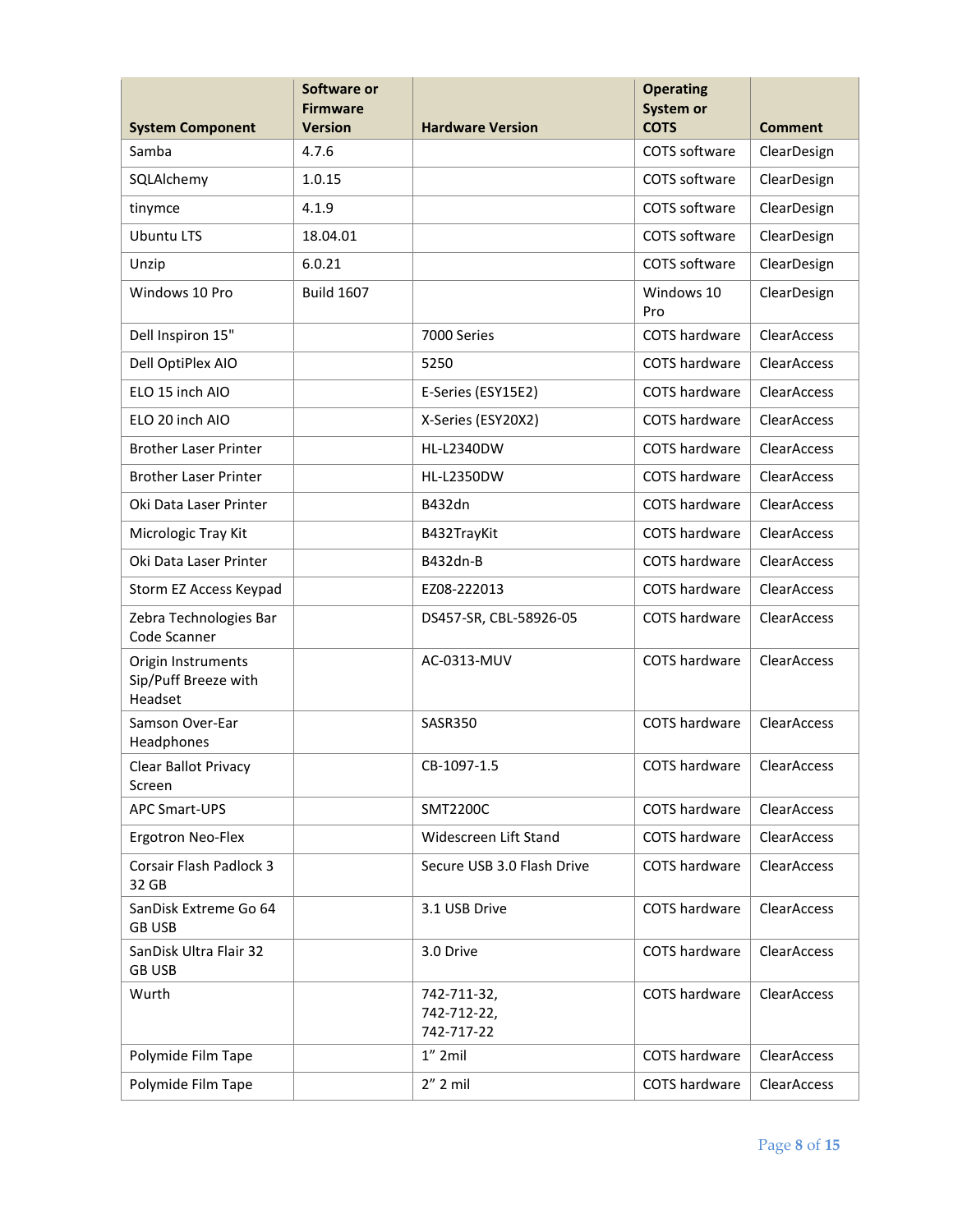|                                                                | Software or<br><b>Firmware</b> |                                                     | <b>Operating</b><br>System or |                    |
|----------------------------------------------------------------|--------------------------------|-----------------------------------------------------|-------------------------------|--------------------|
| <b>System Component</b>                                        | <b>Version</b>                 | <b>Hardware Version</b>                             | <b>COTS</b>                   | <b>Comment</b>     |
| Polymide Film Tape                                             |                                | $4''$ 2 mil                                         | <b>COTS</b> hardware          | <b>ClearAccess</b> |
| Lifetime 4-Foot Folding<br>Table                               |                                | 4428                                                | COTS hardware                 | <b>ClearAccess</b> |
| LG DVD Burner                                                  |                                | GP65NB60                                            | <b>COTS</b> hardware          | <b>ClearAccess</b> |
| <b>CyberPower Smart App</b><br><b>UPS</b>                      |                                | <b>PR1500RT2U</b>                                   | <b>COTS</b> hardware          | <b>ClearAccess</b> |
| ClearCast                                                      |                                | Model D, Revision 5                                 | COTS hardware                 | ClearCast          |
| <b>Ballot Bag</b>                                              |                                | CV-1032-1.5, CV-113-1.5                             | COTS hardware                 | <b>ClearCast</b>   |
| <b>Corsair Flash Padlock 3</b><br>32 GB                        |                                | Secure USB 3.0 Flash Drive                          | COTS hardware                 | ClearCast          |
| Wurth ferrites                                                 |                                | 74271142,74275812<br>74275813,74271132<br>,74271722 | COTS hardware                 | ClearCast          |
| SanDisk Extreme Go 64<br><b>GB USB</b>                         |                                | 3.1 USB Drive                                       | <b>COTS hardware</b>          | ClearCast          |
| SanDisk Ultra Flair 32<br><b>GB USB</b>                        |                                | 3.0 USB Drive                                       | <b>COTS hardware</b>          | ClearCast          |
| <b>Ballot Box</b>                                              |                                | CV-1082-2.0                                         | <b>COTS</b> hardware          | <b>ClearCast</b>   |
| Dell Latitude Laptops<br>(Election<br>Administration)          |                                | 5580, 5590                                          | COTS hardware                 | ClearCount         |
| Dell Latitude Laptops<br>(ScanStation)                         |                                | 5580, 5590                                          | Windows 10<br>Pro             | ClearCount         |
| <b>Dell Precision Tower</b><br>(Election<br>Administration)    |                                | T3620                                               | Windows 10<br>Pro             | ClearCount         |
| Dell PowerEdge Server<br>(ScanServer)                          |                                | T130, T140, T330, T440                              | Ubuntu<br>18.04.1 LTS         | ClearCount         |
| <b>Dell Optiplex (Election</b><br>Administration)              |                                | 7440                                                | Windows 10<br>Pro             | ClearCount         |
| Fujitsu Scanner                                                |                                | fi-7180                                             | COTS hardware                 | ClearCount         |
| <b>Fujitsu Scanner</b>                                         |                                | fi-6800                                             | COTS hardware                 | ClearCount         |
| <b>Fujitsu Scanner</b>                                         |                                | fi-6400                                             | COTS hardware                 | ClearCount         |
| LG DVD Burner                                                  |                                | GP65NB60                                            | COTS hardware                 | ClearCount         |
| Western Digital 4 TB<br><b>External HD</b>                     |                                | WDBFJK0040HBK-NESN                                  | COTS hardware                 | ClearCount         |
| Western Digital 8 TB<br><b>External HD</b>                     |                                | WDBFJK0080HBK-NESN                                  | COTS hardware                 | ClearCount         |
| Netac Keypad<br><b>Encryption Portable</b><br><b>Hard Disk</b> |                                | K390                                                | COTS hardware<br>ClearCount   |                    |
| Dell 24 inch Monitor                                           |                                | P2415Q                                              | COTS hardware                 | ClearCount         |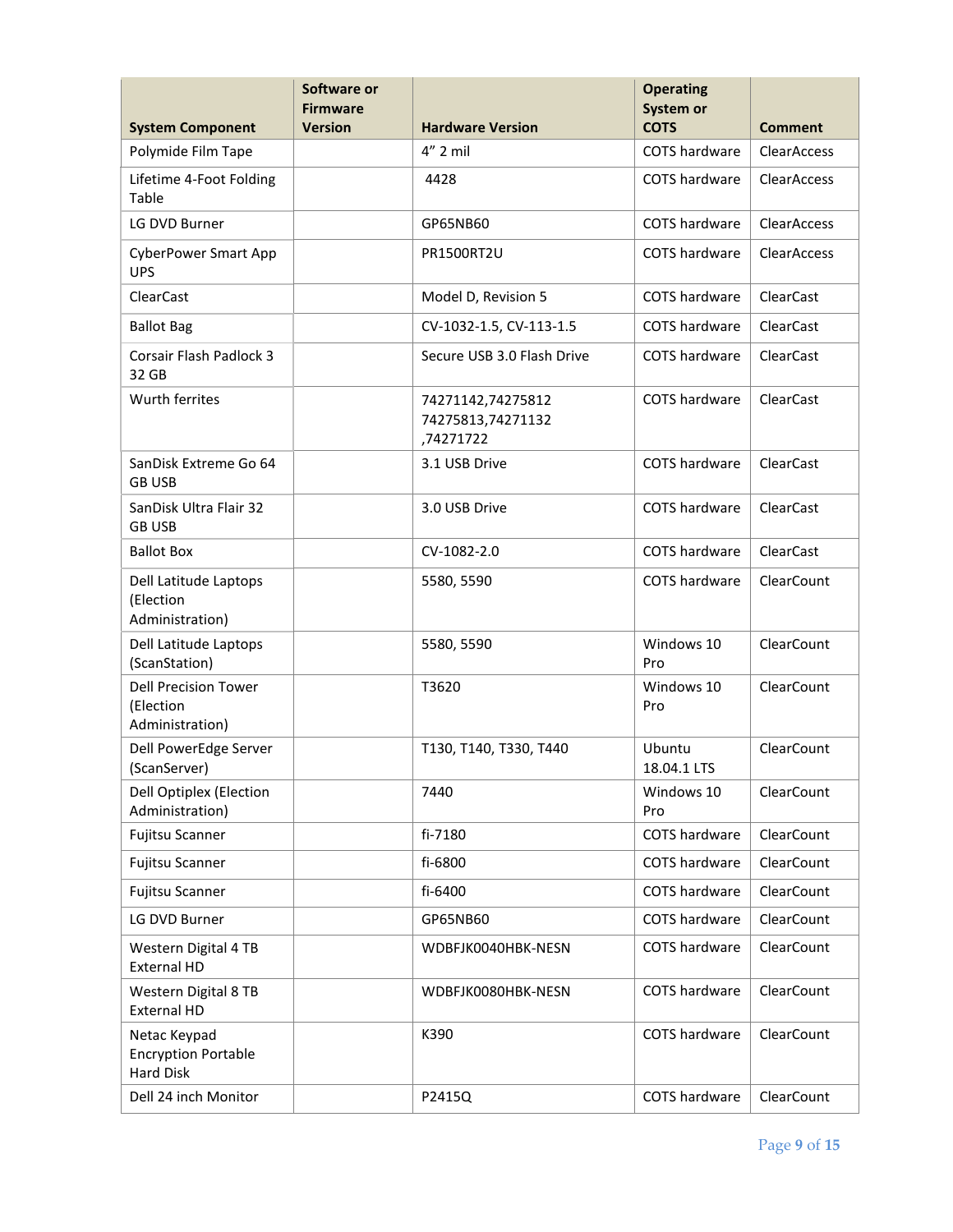|                                                  | Software or<br><b>Firmware</b> |                                  | <b>Operating</b><br>System or |                       |
|--------------------------------------------------|--------------------------------|----------------------------------|-------------------------------|-----------------------|
| <b>System Component</b>                          | <b>Version</b>                 | <b>Hardware Version</b>          | <b>COTS</b>                   | Comment<br>ClearCount |
| Dell 22 inch Monitor                             |                                | P2217                            | <b>COTS</b> hardware          |                       |
| Cisco 8-Port Switch                              |                                | SG250-08                         | COTS hardware                 | ClearCount            |
| Cisco 26-Port Switch                             |                                | SG250-26                         | COTS hardware                 | ClearCount            |
| <b>APC Smart-UPS</b>                             |                                | SMT-1500C                        | COTS hardware                 | ClearCount            |
| <b>Corsair Flash Padlock 3</b><br>32 GB          |                                | Secure USB 3.0 Flash Drive       | <b>COTS</b> hardware          | ClearCount            |
| SanDisk Extreme Go 64<br><b>GB USB</b>           |                                | 3.1 USB Drive                    | COTS hardware                 | ClearCount            |
| SanDisk Ultra Flair 32<br><b>GB USB</b>          |                                | 3.0 Drive                        | COTS hardware                 | ClearCount            |
| Anker USB Hub                                    |                                | AK-68ANHUB-B10A)                 | <b>COTS</b> hardware          | ClearCount            |
| <b>WorkEZ Executive</b><br><b>Scanning Shelf</b> |                                | WEEs (661799222990)              | COTS hardware                 | <b>ClearCount</b>     |
| StarTech 4-Port VGA<br>KVM Switch w/Hub          |                                | <b>SV431USB</b>                  | <b>COTS</b> hardware          | ClearCount            |
| Dell Latitude Laptop<br>(client)                 |                                | 5580, 5590                       | Windows 10<br>Pro             | ClearDesign           |
| <b>Dell Precision Tower</b><br>(client)          |                                | T3620                            | Windows 10<br>Pro             | ClearDesign           |
| Dell PowerEdge Server<br>(server)                |                                | T130, T140, T630, T440           | Ubuntu<br>16.04.4 LTS         | ClearDesign           |
| Dell Optiplex (client)                           |                                | 7440                             | Windows 10<br>Pro             |                       |
| Dell 24 inch Monitor                             |                                | SE2416H                          | COTS hardware                 | ClearDesign           |
| Dell 22 inch Monitors                            |                                | E2216HV                          | COTS hardware                 | ClearDesign           |
| Cisco 8-Port Switch                              |                                | SG250-08                         | COTS hardware                 | ClearDesign           |
| LG DVD Burner                                    |                                | GP65NB60                         | COTS hardware                 | ClearDesign           |
| <b>SySTOR Multiple USB</b><br>Duplicator         |                                | SYS-USBD-11                      | <b>COTS</b><br>Hardware       | ClearDesign           |
| Corsair Flash Padlock 3<br>32 GB                 |                                | Secure USB 3.0 Flash Drive       | COTS hardware<br>ClearDesign  |                       |
| SanDisk Extreme Go 64<br><b>GB USB</b>           |                                | 3.1 USB Drive                    | COTS hardware                 | ClearDesign           |
| SanDisk Ultra Flair 32<br><b>GB USB</b>          |                                | COTS hardware<br>3.0 Drive       |                               | ClearDesign           |
| Anker 10 port USB 3.0<br>Hub                     |                                | COTS hardware<br>AK-68ANHUB-B10A |                               | ClearDesign           |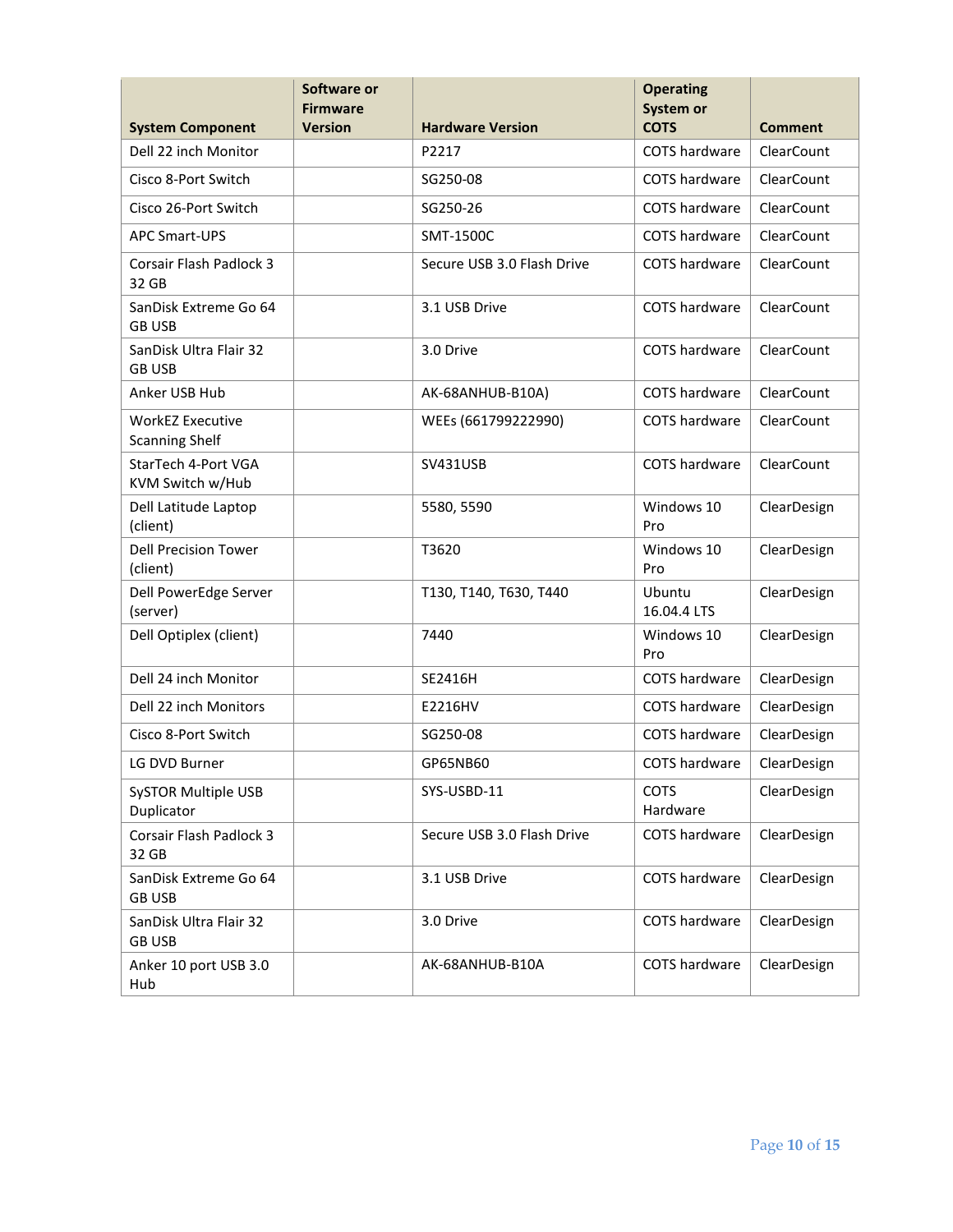# System Limitations

This table depicts the limits the system has been tested and certified to meet.

| <b>System Characteristic</b>                    | <b>Boundary or</b><br>Limitation | <b>Limiting Component</b> |
|-------------------------------------------------|----------------------------------|---------------------------|
| Precincts in an election                        | 3200                             | ClearDesign database      |
| Contests in an election                         | 3200                             | ClearDesign database      |
| Candidates/Counters in an election              | 3200                             | ClearDesign database      |
| Ballot Styles in an election                    | 3200                             | ClearDesign database      |
| Contests in a ballot style                      | 60                               | ClearDesign database      |
| Candidates in a contest                         | 300                              | ClearDesign database      |
| Ballot styles in a precinct                     | 50                               | ClearDesign database      |
| Number of political parties                     | 50                               | ClearDesign database      |
| "vote for" in a contest                         | 50                               | ClearDesign database      |
| Supported languages in an election              | 15                               | ClearDesign database      |
| Number of write-ins                             | 50                               | ClearDesign database      |
| Maximum oval positions per side: 5-inch ballot  | 60                               | <b>Ballot length</b>      |
| Maximum oval positions per side: 11-inch ballot | 180                              | <b>Ballot length</b>      |
| Maximum oval positions per side: 14-inch ballot | 240                              | <b>Ballot length</b>      |
| Maximum oval positions per side: 17-inch ballot | 300                              | <b>Ballot length</b>      |
| Maximum oval positions per side: 19-inch ballot | 360                              | <b>Ballot length</b>      |
| Maximum oval positions per side: 22-inch ballot | 420                              | <b>Ballot length</b>      |

#### **System Limits for ClearCount**

| Sustained (not burst speed) ballots per hour<br><b>Scanner Model</b> |       |        |        |        |        |        |                                               |
|----------------------------------------------------------------------|-------|--------|--------|--------|--------|--------|-----------------------------------------------|
|                                                                      | 8.5x5 | 8.5x11 | 8.5x14 | 8.5x17 | 8.5x19 | 8.5x22 | <b>Typical county size</b><br>(central count) |
| fi-6400                                                              | 5592  | 3624   | 2928   | 2448   | 2350   | 2236   | Large<br>(>100k voters)                       |
| fi-6800                                                              | 7822  | 5508   | 4155   | 3352   | 3000   | 2800   | Large<br>(>100k voters)                       |
| fi-7180                                                              | 3396  | 2040   | 1692   | 1400   | 1300   | 1200   | Small<br>(<25k voters)                        |
| ClearCount can have a maximum of 10 ScanStation/Scanner pairs        |       |        |        |        |        |        |                                               |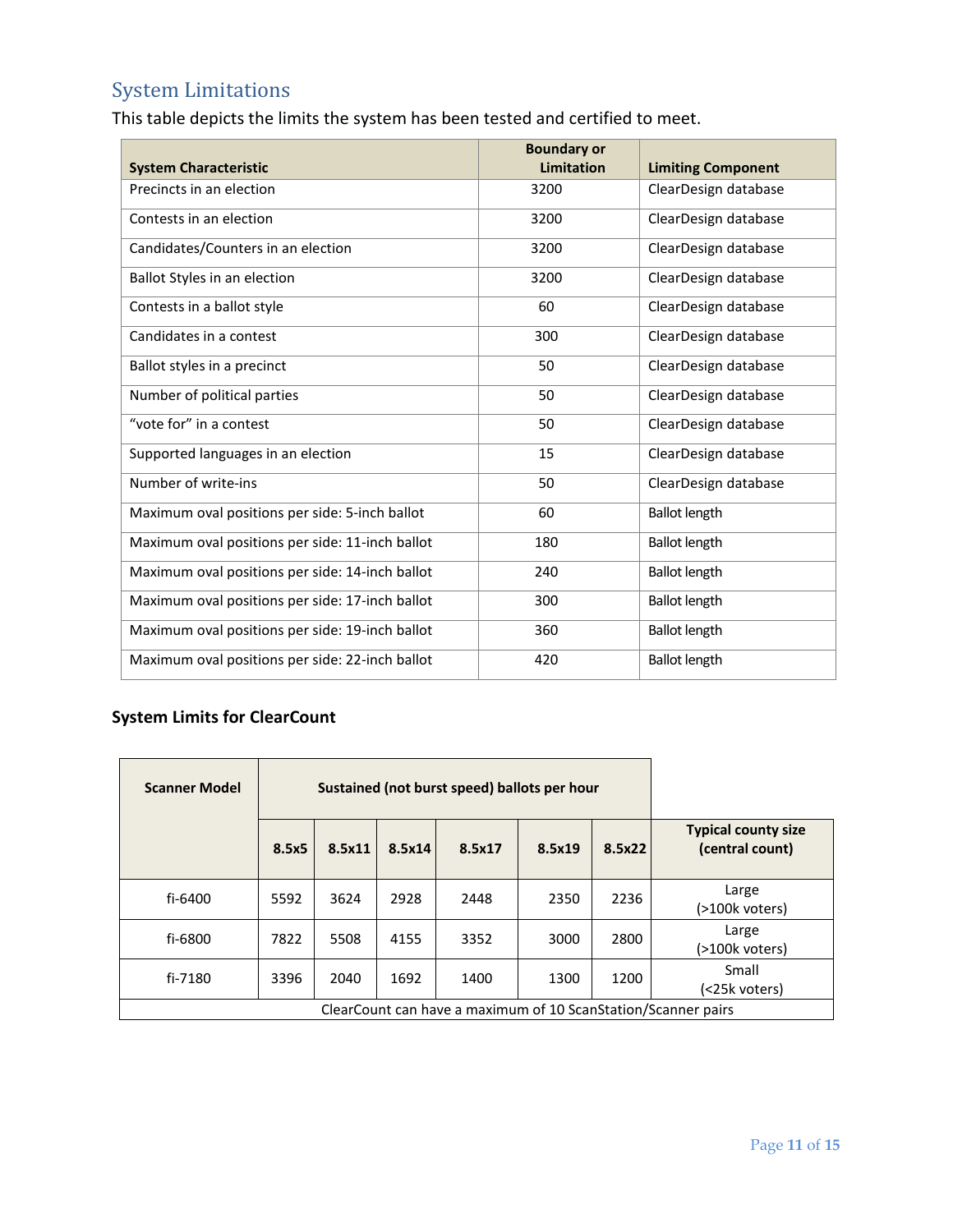# Functionality

# **2005 VVSG Supported Functionality Declaration**

| <b>Feature/Characteristic</b>                                                      | Yes/No | <b>Comment</b>       |
|------------------------------------------------------------------------------------|--------|----------------------|
| Precinct and BMD accessible via Parallel (Side) and Forward<br>$\bullet$           | Yes    |                      |
| Approach                                                                           |        |                      |
| <b>Closed Primary</b>                                                              |        |                      |
| Primary: Closed<br>$\bullet$                                                       | Yes    |                      |
| <b>Open Primary</b>                                                                |        |                      |
| Primary: Open Standard (provide definition of how supported)<br>$\bullet$          | Yes    | Open Primary         |
| Primary: Open Blanket (provide definition of how supported)<br>$\bullet$           | Yes    | General "top two"    |
| Partisan & Non-Partisan:                                                           |        |                      |
| Partisan & Non-Partisan: Vote for 1 of N race<br>$\bullet$                         | Yes    |                      |
| Partisan & Non-Partisan: Multi-member ("vote for N of M") board<br>$\bullet$       | Yes    |                      |
| Partisan & Non-Partisan: "vote for 1" race with a single<br>$\bullet$              | Yes    |                      |
| candidate and write-in voting                                                      |        |                      |
| Partisan & Non-Partisan "vote for 1" race with no declared<br>$\bullet$            | Yes    |                      |
| candidates and write-in voting                                                     |        |                      |
| Write-In Voting:                                                                   |        |                      |
| Write-in Voting: System default is a voting position identified for<br>$\bullet$   | Yes    |                      |
| Write-in Voting: Without selecting a write in position.<br>$\bullet$               | Yes    |                      |
| Write-in: With No Declared Candidates<br>$\bullet$                                 | Yes    |                      |
| Write-in: Identification of write-ins for resolution at central count<br>$\bullet$ | Yes    |                      |
| Primary Presidential Delegation Nominations & Slates:                              |        |                      |
| Primary Presidential Delegation Nominations: Displayed delegate<br>$\bullet$       | Yes    |                      |
| slates for each presidential party                                                 |        |                      |
| Slate & Group Voting: one selection votes the slate.<br>$\bullet$                  | Yes    |                      |
| <b>Ballot Rotation:</b>                                                            |        |                      |
| Rotation of Names within an Office; define all supported rotation<br>$\bullet$     | Yes    | Rotation by precinct |
| methods for location on the ballot and vote tabulation/reporting                   |        | and district         |
| <b>Straight Party Voting:</b>                                                      |        |                      |
| Straight Party: A single selection for partisan races in a general<br>$\bullet$    | Yes    |                      |
| Straight Party: Vote for each candidate individually                               | Yes    |                      |
| Straight Party: Modify straight party selections with crossover votes              | Yes    |                      |
| Straight Party: A race without a candidate for one party<br>٠                      | Yes    |                      |
| Straight Party: "N of M race (where "N">1)<br>$\bullet$                            | Yes    |                      |
| Straight Party: Excludes a partisan contest from the straight party<br>$\bullet$   | Yes    |                      |
| Cross-Party Endorsement:                                                           |        |                      |
| Cross party endorsements, multiple parties endorse one candidate.                  | Yes    |                      |
| <b>Split Precincts:</b>                                                            |        |                      |
| Split Precincts: Multiple ballot styles<br>$\bullet$                               | Yes    |                      |
| Split Precincts: P & M system support splits with correct contests<br>$\bullet$    | Yes    |                      |
| and ballot identification of each split                                            |        |                      |
| Split Precincts: DRE matches voter to all applicable races.<br>$\bullet$           | N/A    | Not a DRE system     |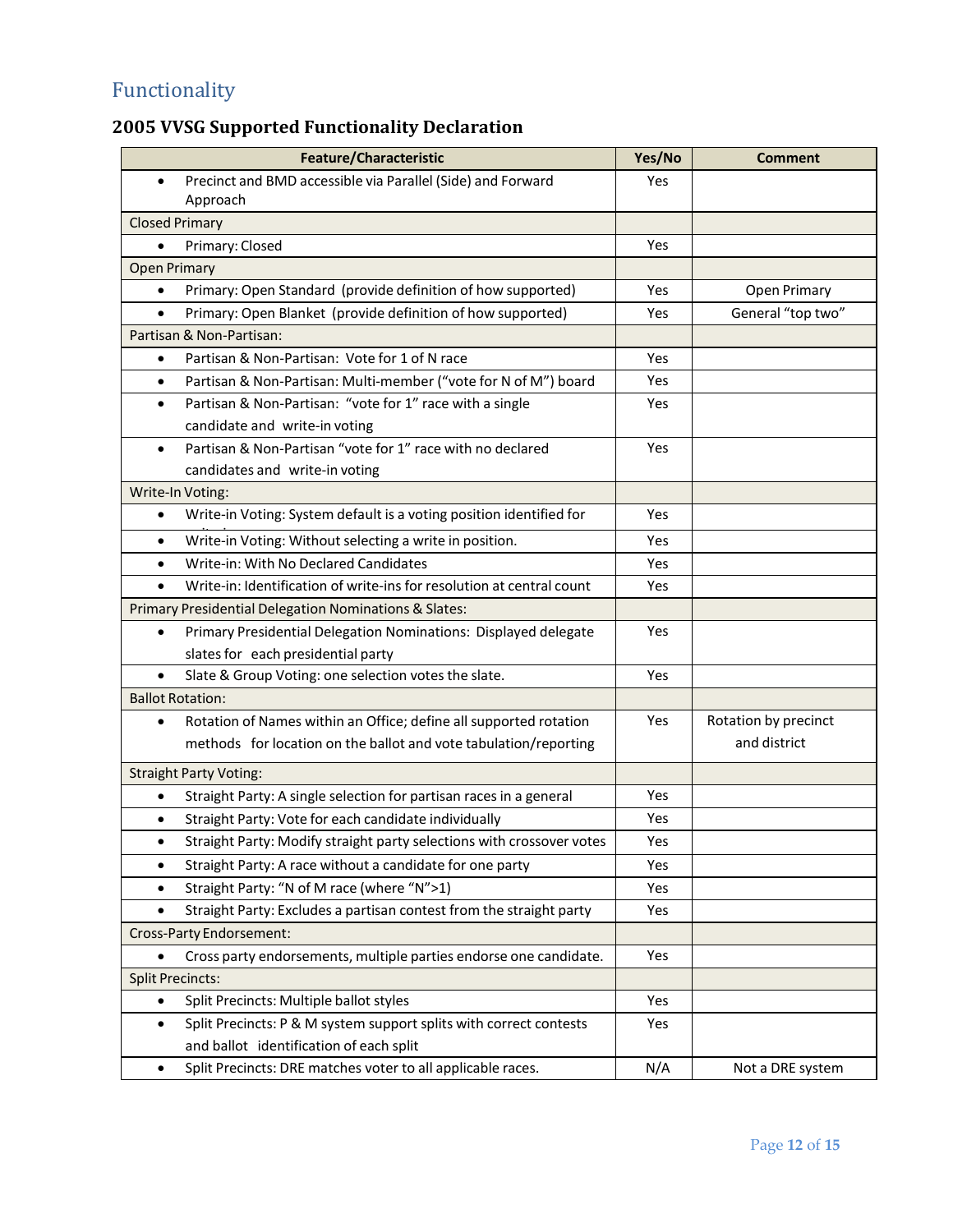|              | <b>Feature/Characteristic</b>                                                                                                                | Yes/No    | <b>Comment</b>             |
|--------------|----------------------------------------------------------------------------------------------------------------------------------------------|-----------|----------------------------|
| $\bullet$    | Split Precincts: Reporting of voter counts (# of voters) to the                                                                              | Yes       |                            |
|              | precinct split level; Reporting of vote totals is to the precinct                                                                            |           |                            |
|              | level                                                                                                                                        |           |                            |
| Vote N of M: |                                                                                                                                              |           |                            |
| $\bullet$    | Vote for N of M: Counts each selected candidate, if the maximum is<br>not exceeded.                                                          | Yes       |                            |
| $\bullet$    | Vote for N of M: Invalidates all candidates in an overvote (paper)                                                                           | Yes       |                            |
|              | Recall Issues, with options:                                                                                                                 |           |                            |
| $\bullet$    | Recall Issues with Options: Simple Yes/No with separate                                                                                      | Yes       |                            |
|              | race/election. (Vote Yes or No Question)                                                                                                     |           |                            |
| $\bullet$    | Recall Issues with Options: Retain is the first option, Replacement                                                                          | Yes       |                            |
|              | candidate for the second or more options (Vote 1 of M)                                                                                       |           |                            |
| ٠            | Recall Issues with Options: Two contests with access to a second                                                                             | No        |                            |
|              | contest conditional upon a specific vote in contest one. (Must                                                                               |           |                            |
|              | vote Yes to vote in 2nd contest.)                                                                                                            |           |                            |
| $\bullet$    | Recall Issues with Options: Two contests with access to a second                                                                             | No        |                            |
|              | contest conditional upon any vote in contest one. (Must vote Yes to                                                                          |           |                            |
|              | vote in 2nd contest.)                                                                                                                        |           |                            |
|              | <b>Cumulative Voting</b>                                                                                                                     |           |                            |
| $\bullet$    | Cumulative Voting: Voters are permitted to cast, as many votes as                                                                            | No        |                            |
|              | <b>Ranked Order Voting</b>                                                                                                                   |           |                            |
| ٠            | Ranked Order Voting: Voters can write in a ranked vote.                                                                                      | No        |                            |
| $\bullet$    | Ranked Order Voting: A ballot stops being counting when all ranked                                                                           | No        |                            |
|              | choices have been eliminated                                                                                                                 |           |                            |
| $\bullet$    | Ranked Order Voting: A ballot with a skipped rank counts the vote                                                                            | <b>No</b> |                            |
|              | for the next rank.                                                                                                                           |           |                            |
| $\bullet$    | Ranked Order Voting: Voters rank candidates in a contest in order of                                                                         | No        |                            |
|              | choice. A candidate receiving a majority of the first choice votes<br>wins. If no candidate receives a majority of first choice votes, the   |           |                            |
|              | last place candidate is deleted, each ballot cast for the deleted                                                                            |           |                            |
|              | candidate counts for the second choice candidate listed on the                                                                               |           |                            |
|              | ballot. The process of eliminating the last place candidate and                                                                              |           |                            |
|              | recounting the ballots continues until one candidate receives a                                                                              |           |                            |
|              | majority of the vote                                                                                                                         |           |                            |
| $\bullet$    | Ranked Order Voting: A ballot with two choices ranked the same,<br>stops being counted at the point of two similarly ranked choices.         | No        |                            |
| ٠            | Ranked Order Voting: The total number of votes for two or more                                                                               | No        |                            |
|              | candidates with the least votes is less than the votes of the                                                                                |           |                            |
|              | candidate with the next highest number of votes, the candidates                                                                              |           |                            |
|              | with the least votes are eliminated simultaneously and their votes<br>transferred to the next-ranked continuing candidate.                   |           |                            |
|              | <b>Provisional or Challenged Ballots</b>                                                                                                     |           |                            |
| $\bullet$    | Provisional/Challenged Ballots: A voted provisional ballots is                                                                               | Yes       | via jurisdiction processes |
|              | identified but not included in the tabulation, but can be added in                                                                           |           |                            |
| $\bullet$    | Provisional/Challenged Ballots: A voted provisional ballots is included<br>in the tabulation, but is identified and can be subtracted in the | No        |                            |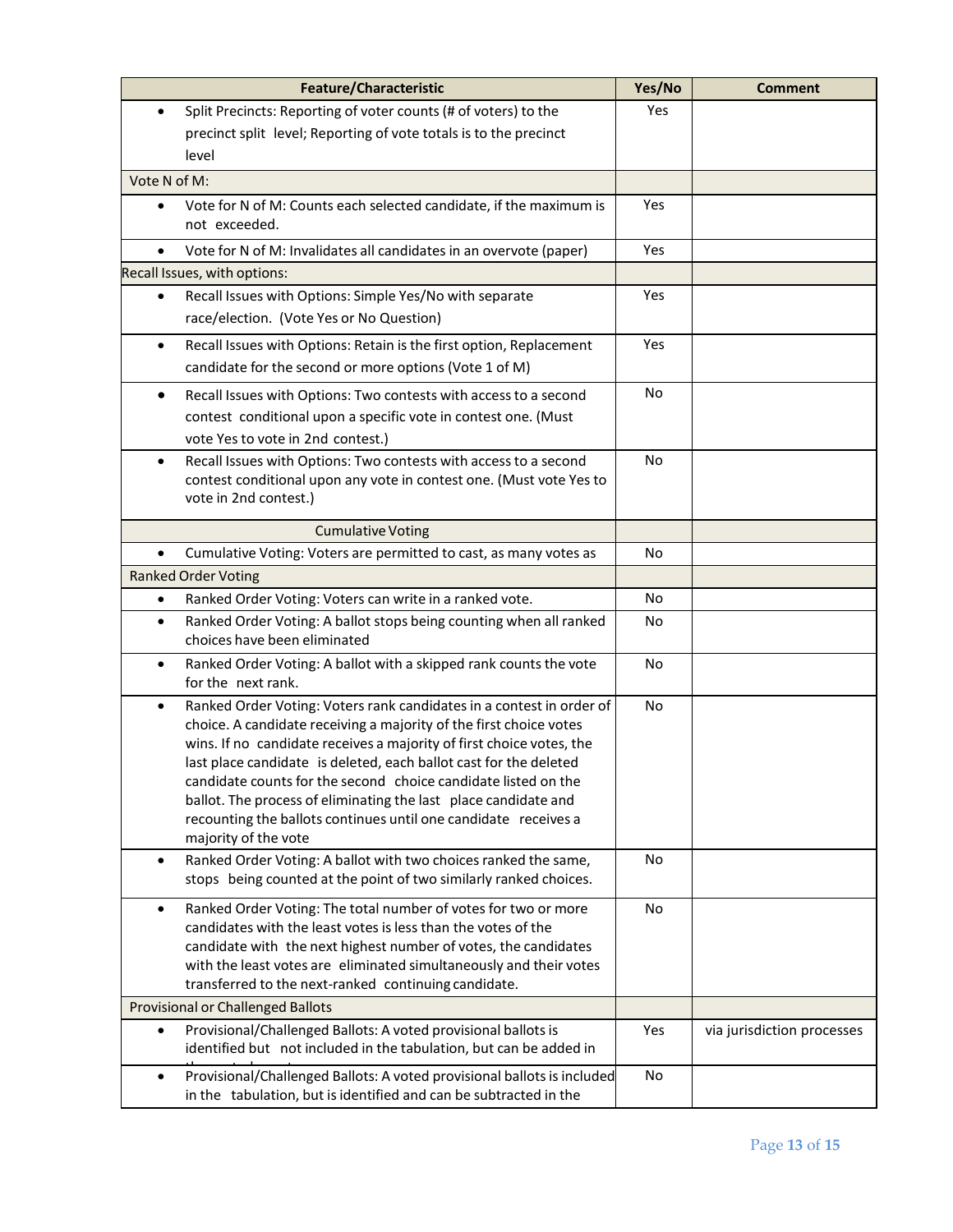| <b>Feature/Characteristic</b>                                                                                            | Yes/No     | <b>Comment</b>                                          |
|--------------------------------------------------------------------------------------------------------------------------|------------|---------------------------------------------------------|
| Provisional/Challenged Ballots: Provisional ballots maintain the<br>$\bullet$<br>secrecy of the ballot.                  | Yes        |                                                         |
| Overvotes (must support for specific type of voting system)                                                              |            |                                                         |
| Overvotes: P & M: Overvote invalidates the vote. Define how                                                              | Yes        | If the system detects more                              |
| overvotes are counted.                                                                                                   |            | votes than allowed by the                               |
|                                                                                                                          |            | vote rule, it is counted as an                          |
|                                                                                                                          |            | overvote                                                |
| Overvotes: DRE: Prevented from or requires correction of<br>$\bullet$<br>overvoting.                                     | Yes        | <b>Yes for ClearAccess</b>                              |
| Overvotes: If a system does not prevent overvotes, it must count<br>$\bullet$                                            | <b>Yes</b> | If the system detects more                              |
| them. Define how overvotes are counted.                                                                                  |            | votes than allowed by the                               |
|                                                                                                                          |            | vote rule, it is counted as an                          |
|                                                                                                                          |            | overvote                                                |
| Overvotes: DRE systems that provide a method to data enter<br>$\bullet$                                                  | N/A        | No method to data enter                                 |
| absentee votes must account for overvotes.                                                                               |            | absentee via ClearAccess                                |
| Undervotes                                                                                                               |            |                                                         |
| Undervotes: System counts undervotes cast for accounting purposes<br>$\bullet$                                           | Yes        |                                                         |
| <b>Blank Ballots</b>                                                                                                     |            |                                                         |
| Totally Blank Ballots: Any blank ballot alert is tested.<br>$\bullet$                                                    | Yes        |                                                         |
| Totally Blank Ballots: If blank ballots are not immediately processed,<br>$\bullet$                                      | <b>Yes</b> | via adjudication in                                     |
| there must be a provision to recognize and accept them                                                                   |            | <b>ClearCount</b>                                       |
| Totally Blank Ballots: If operators can access a blank ballot, there<br>$\bullet$<br>must be a provision for resolution. | Yes        | via adjudication in<br>ClearCount                       |
| Networking                                                                                                               |            |                                                         |
| Wide Area Network - Use of Modems<br>$\bullet$                                                                           | No         |                                                         |
| Wide Area Network - Use of Wireless<br>$\bullet$                                                                         | No         |                                                         |
| Local Area Network - Use of TCP/IP<br>$\bullet$                                                                          | Yes        |                                                         |
| Local Area Network - Use of Infrared<br>$\bullet$                                                                        | No         |                                                         |
| Local Area Network - Use of Wireless<br>$\bullet$                                                                        | No         |                                                         |
| FIPS 140-2 validated cryptographic module<br>$\bullet$                                                                   | Yes        |                                                         |
| Used as (if applicable):                                                                                                 |            |                                                         |
| Precinct and Central counting devices<br>$\bullet$                                                                       | Yes        |                                                         |
|                                                                                                                          |            |                                                         |
| <b>Ballot Marking Device</b><br>$\bullet$                                                                                | Yes        |                                                         |
| Overvotes (must support for specific type of voting system)                                                              |            |                                                         |
| Overvotes: P & M: Overvote invalidates the vote. Define how<br>$\bullet$                                                 | Yes        | If the system detects more<br>votes than allowed by the |
| overvotes are counted.<br>Overvotes: DRE: Prevented from or requires correction of<br>$\bullet$                          | Yes        | <b>Yes for ClearAccess</b>                              |
| Overvotes: If a system does not prevent overvotes, it must count<br>$\bullet$                                            | Yes        | If the system detects more                              |
| them. Define how overvotes are counted.                                                                                  |            | votes than allowed by the                               |
| Overvotes: DRE systems that provide a method to data enter<br>$\bullet$                                                  | N/A        | No method to data enter                                 |
| absentee votes must account for overvotes.                                                                               |            | absentee via ClearAccess                                |
| Undervotes                                                                                                               |            |                                                         |
| Undervotes: System counts undervotes cast for accounting purposes                                                        | Yes        |                                                         |
| <b>Blank Ballots</b>                                                                                                     |            |                                                         |
| Totally Blank Ballots: Any blank ballot alert is tested.<br>$\bullet$                                                    | Yes        |                                                         |
| Totally Blank Ballots: If blank ballots are not immediately processed,<br>$\bullet$                                      | Yes        | via adjudication in                                     |
| there must be a provision to recognize and accept them                                                                   |            | ClearCount                                              |